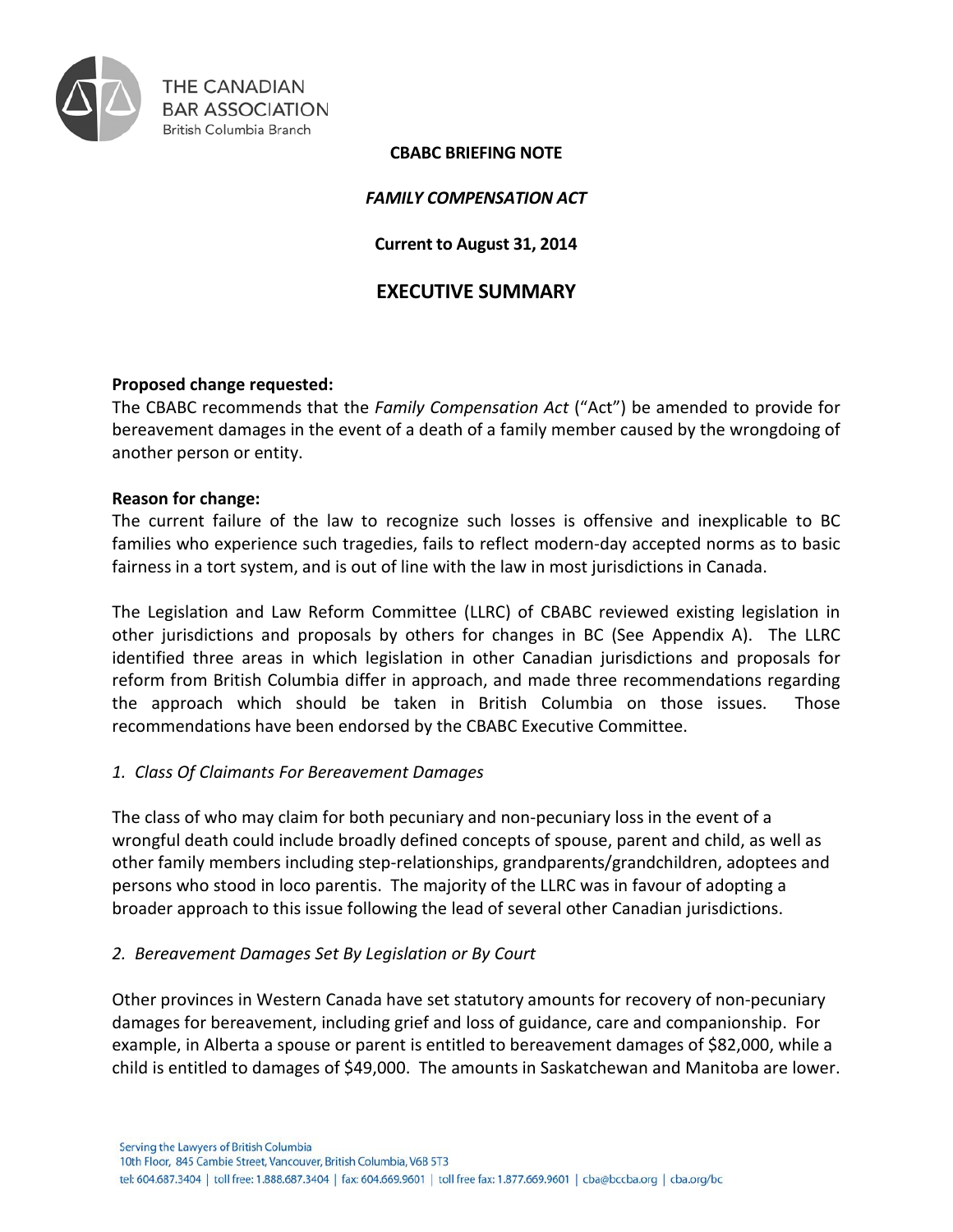The alternative approach is to leave the amounts for such damages at large. That would require a claimant in any case to prove to an evidentiary standard exactly the sort of grief that was suffered and the extent to which the claimant has lost guidance, care and/or companionship. There is the potential to earn a higher recovery – but there is also a risk that a conservative judge or jury might award less.

The at-large approach has the benefit that where the circumstances dictate, the amounts can go higher – for example, if the deceased suffers in pain for an extended period of time and is cared for by the claimant. Fixed amounts, on the other hand, have the advantage of encouraging settlement and affording more certainty to insurers. The majority of the LLRC was in favour of the specified amounts approach.

# *3. Punitive Damages Set By Court*

Historically, punitive damages have not been available in Canada in cases of wrongful death. The Court of Appeal in British Columbia made that clear in the *Allan Estate (Executors of) v. Co-Operators Life Insurance Co.,* 1999 BCCA 35. The New Brunswick legislature has specifically authorized claims for punitive damages by statute, while legislation in other jurisdictions has remained silent on this issue. The Alberta Court of Appeal in *Steinkrauss v Afridi,* 2013 ABCA 417, recently suggested that in that province, even in the absence of any statutory authority, punitive damages may be awarded in appropriate circumstances. The majority of the LLRC was of the opinion that punitive damages can play an appropriate role in some cases, that our courts have been appropriately cautious in making such awards, and as a result LLRC would support giving statutory authority to award punitive damages.

## **Legislative Session for enactment**: Fall 2014 or Spring 2015

## **In force date once enacted:** On Royal Assent

## **Stakeholder engagement:**

A diverse range of stakeholders are in agreement in principle that the Act be changed, including BC Coalition of People with Disabilities and the Trial Lawyers Association of BC.

## **Evidence-based policy development:**

In 1994 the Law Reform Commission of British Columbia (now British Columbia Law Institute) recommended to the government that the Act be replaced.

In 2007, the Ministry of Justice released a Green Paper on the Act seeking feedback from stakeholders and the public for reform to the Act. The government conducted a broad-based consultation but did not make changes to the Act.

Alberta, Saskatchewan and Manitoba, for many years, have had similar legislation to what the CBABC is proposing.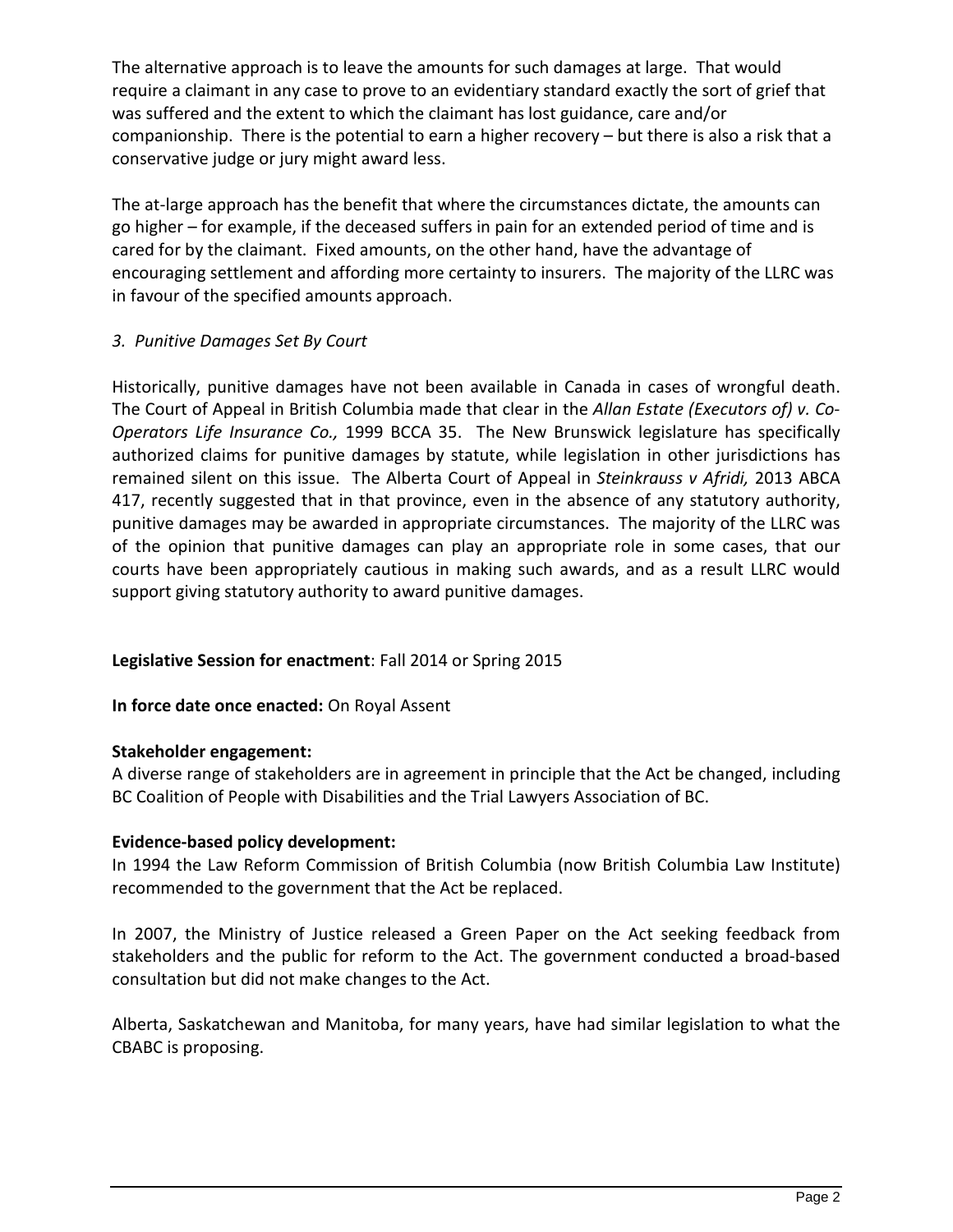The CBABC's proposal is similar to the 2011 private members bill introduced by B.C. Liberal MLA Ralph Sultan.

## **Proposed Changes Affect:**

The CBABC proposed amendments are consistent with the government's Families First Agenda and would benefit the 1.2 million families in BC. There are about 331 fatal motor vehicle accident victims each year in BC.

CBABC's proposed change is at no cost to government.

CBABC's change would modernize the Act and place BC in harmony with legislation in Alberta, Saskatchewan and Manitoba.

**Financial implications of change:** May impact insurance rates

**Impact on** *Freedom of Information and Protection of Privacy Act* **(FOIPPA)**: None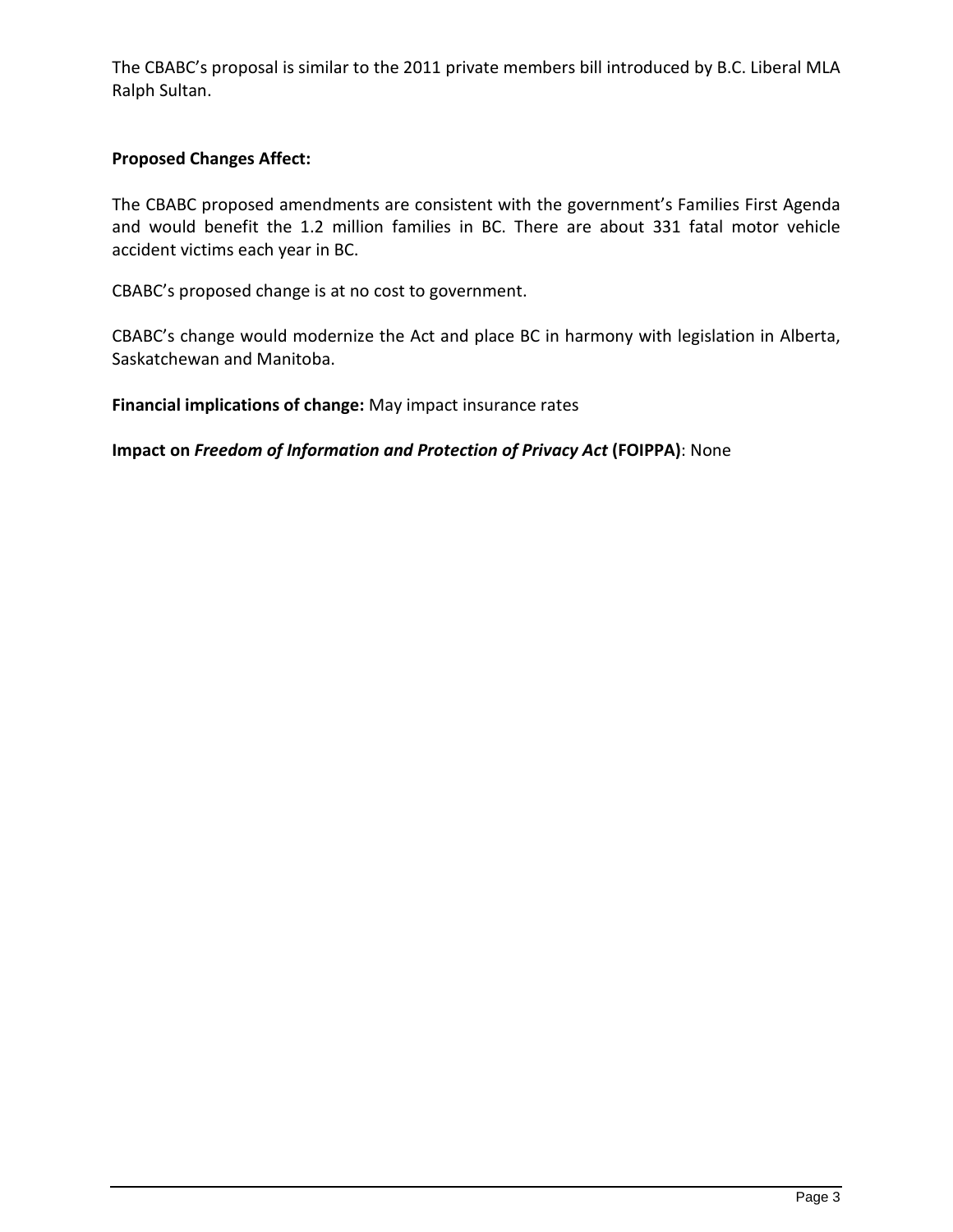### **BRIEFING NOTE**

## **Proposed change requested:**

The CBABC recommends that the *Family Compensation Act* ("Act") be amended to provide for bereavement damages in the event of a death of a family member caused by the wrongdoing of another person or entity.

### **Reason for change:**

The current failure of the law to recognize such losses is offensive and inexplicable to BC families who experience such tragedies, fails to reflect modern-day accepted norms as to basic fairness in a tort system, and is out of line with the law in most jurisdictions in Canada.

The Legislation and Law Reform Committee (LLRC) of CBABC reviewed existing legislation in other jurisdictions and proposals by others for changes in BC (See Appendix A). The LLRC identified three areas in which legislation in other Canadian jurisdictions and proposals for reform from British Columbia differ in approach, and made three recommendations regarding the approach which should be taken in British Columbia on those issues. Those recommendations have been endorsed by the CBABC Executive Committee.

### *1. Class Of Claimants For Bereavement Damages*

The class of who may claim for both pecuniary and non-pecuniary loss in the event of a wrongful death could include broadly defined concepts of spouse, parent and child, as well as other family members including step-relationships, grandparents/grandchildren, adoptees and persons who stood in loco parentis. The majority of the LLRC was in favour of adopting a broader approach to this issue following the lead of several other Canadian jurisdictions.

## *2. Bereavement Damages Set By Legislation or By Court*

Other provinces in Western Canada have set statutory amounts for recovery of non-pecuniary damages for bereavement, including grief and loss of guidance, care and companionship. For example, in Alberta a spouse or parent is entitled to bereavement damages of \$82,000, while a child is entitled to damages of \$49,000. The amounts in Saskatchewan and Manitoba are lower.

The alternative approach is to leave the amounts for such damages at large. That would require a claimant in any case to prove to an evidentiary standard exactly the sort of grief that was suffered and the extent to which the claimant has lost guidance, care and/or companionship. There is the potential to earn a higher recovery – but there is also a risk that a conservative judge or jury might award less.

The at-large approach has the benefit that where the circumstances dictate, the amounts can go higher – for example, if the deceased suffers in pain for an extended period of time and is cared for by the claimant. Fixed amounts, on the other hand, have the advantage of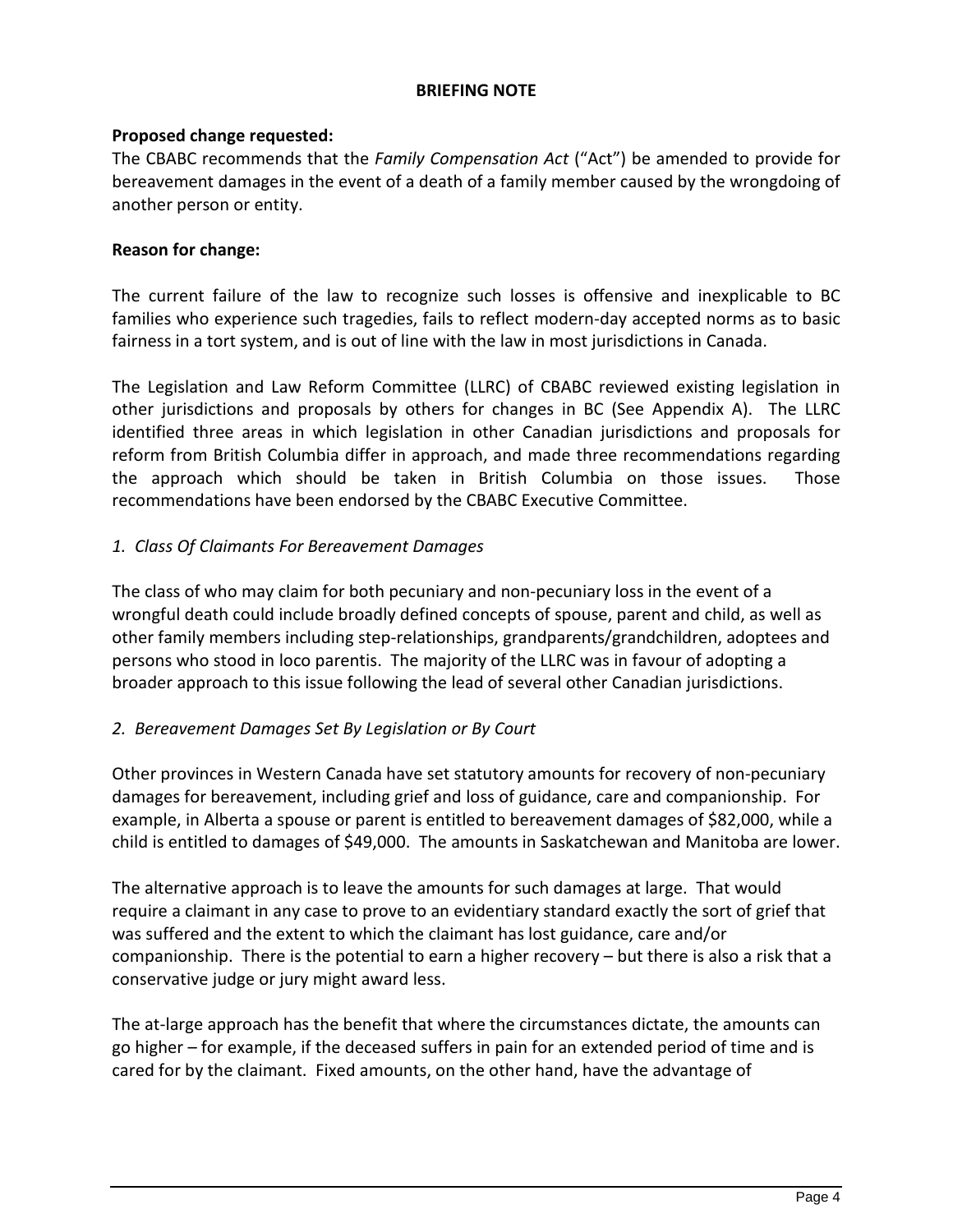encouraging settlement and affording more certainty to insurers. The majority of the LLRC was in favour of the specified amounts approach.

# *3. Punitive Damages Set By Court*

Historically, punitive damages have not been available in Canada in cases of wrongful death. The Court of Appeal in British Columbia made that clear in the *Allan Estate (Executors of) v. Co-Operators Life Insurance Co.,* 1999 BCCA 35. The New Brunswick legislature has specifically authorized claims for punitive damages by statute, while legislation in other jurisdictions has remained silent on this issue. The Alberta Court of Appeal in *Steinkrauss v Afridi,* 2013 ABCA 417, recently suggested that in that province, even in the absence of any statutory authority, punitive damages may be awarded in appropriate circumstances. The majority of the LLRC was of the opinion that punitive damages can play an appropriate role in some cases, that our courts have been appropriately cautious in making such awards, and as a result LLRC would support giving statutory authority to award punitive damages.

## **Legislative Session for enactment**: Fall 2014 or Spring 2015

## **In force date once enacted:** On Royal Assent

## **Stakeholder engagement:**

A diverse range of stakeholders are in agreement in principle that the Act be changed, although the CBABC is narrower in scope.

In 2008, the BC Coalition of People with Disabilities (BCCPD) advocated a wrongful death accountability statute to replace the current Act. The BCCPD proposal was supported by the Trial Lawyers Association of BC. $<sup>1</sup>$ </sup>

In 2011, the TLABC published a draft *Wrongful Death Accountability Act* to replace the current Act. $2$ 

Both the BCCPD and TLABC propose replacing the current Act with a *Wrongful Death Accountability Act,* a new statute that would provide damages for:

- bereavement, personal anguish, emotional stress, loss of companionship, comfort, love and affection, loss of advice, counsel, guidance, protection and care, the decedent's mental anguish, pain and suffering from the date of injury to death; and
- punitive damages.

 $2$  See

 $<sup>1</sup>$  "in their name: the call for a wrongful death act in BC"</sup> (2008)(http://www.bccpd.bc.ca/docs/intheirname\_fullcolweb.pdf).

http://www.protectingjusticeforbc.org/justice-wp/wp-content/uploads/WRONGFUL-DEATH-ACCOUNTABILITY-ACT-SEPT-20111.pdf.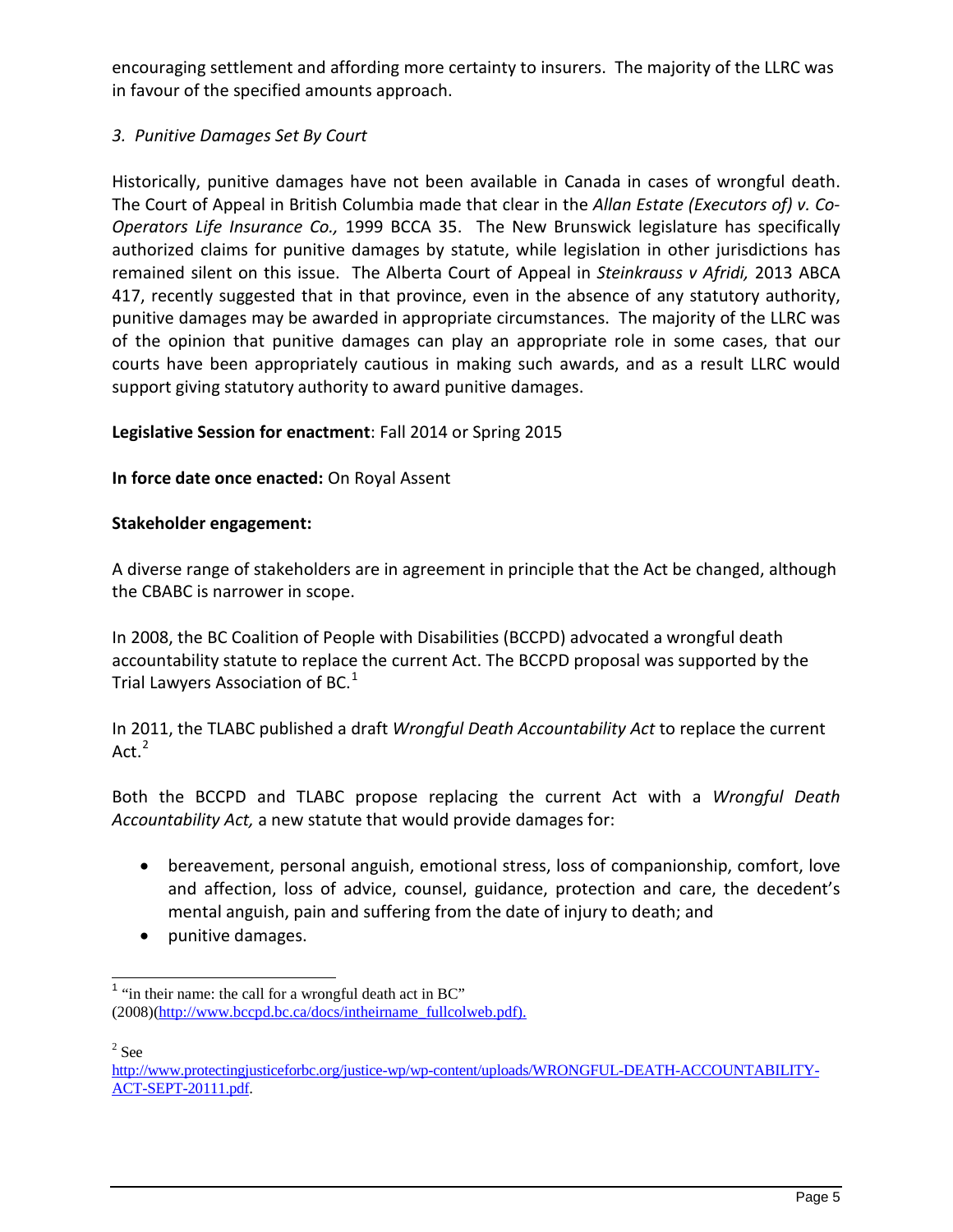## **Evidence-based policy development:**

In 1994 the Law Reform Commission of British Columbia (LRC) (now British Columbia Law Institute) recommended to the government that the Act be replaced for both fatal and nonfatal accidents. $3$  The LRC recommended broadening the heads of damages to go beyond bereavement damages. The LRC recommended damages for:

- lost services and loss of support in fatal accident cases;
- pecuniary damages;
- guidance, care and companionship for non-fatal accident cases; and
- grief counseling in both fatal and non-fatal accident cases. $4$

The LRC drafted a new Act based on its recommendations. The government did not act on the LRC recommendations.

In 2007, the Ministry of Justice released a Green Paper on the Act asking three questions of stakeholders and the public:

- 1. Should the list of eligible claimants under the *Family Compensation Act* be expanded?
- 2. Should non-fatal injuries of a family member be included under the *Family Compensation Act* – or only fatal injuries?
- 3. Should the scope of damages allowed under the *Family Compensation Act* be changed?<sup>5</sup>

The government conducted a broad-based consultation but did not make changes to the Act.

In 2010 and 2011, the government made minor amendments to the Act.<sup>6</sup>

In 2011, B.C. Liberal MLA Ralph Sultan introduced a private members bill, *Family Compensation*  Act Amendment Act, 2011 (Bill M 213).<sup>7</sup> Like the Alberta statute, Bill M 213 amended the Act to provide for bereavement damages. Bill M 213 did not proceed past First Reading.

Alberta, Saskatchewan and Manitoba provide for bereavement damages.

<sup>&</sup>lt;sup>3</sup> Report on Pecuniary Loss and the Family Compensation Act (No. 139)(1994) (http://www.bcli.org/sites/default/files/LRC139-Pecuniary\_Loss\_and\_the\_Family\_Compensation\_Act.pdf).

<sup>4</sup> *Supra* at pages 30-32.

<sup>&</sup>lt;sup>5</sup> Ministry of Attorney General, Justice Services Branch, Civil and Family Law Policy Office, Green Paper: Reforming British Columbia's Family Compensation Act (June 2007) (http://www.llbc.leg.bc.ca/public/Pubdocs/bcdocs/414944/ReformingBC\_FamilyCompAct.pdf) at page 2 ("BC Green Paper").

<sup>6</sup> See section 47 of *Miscellaneous Statutes Amendment Act (No. 2), 2010*, S.B.C. 2010, c. 6 (Bill 11) (http://leg.bc.ca/39th2nd/3rd\_read/gov11-3.htm) and section 340 of *Family Law Act*, S.B.C. 2010, c. 25 (Bill 16)( http://leg.bc.ca/39th4th/3rd\_read/gov16-3.htm).

<sup>7</sup> First Reading June 2, 2011 (http://leg.bc.ca/39th3rd/1st\_read/m213-1.htm).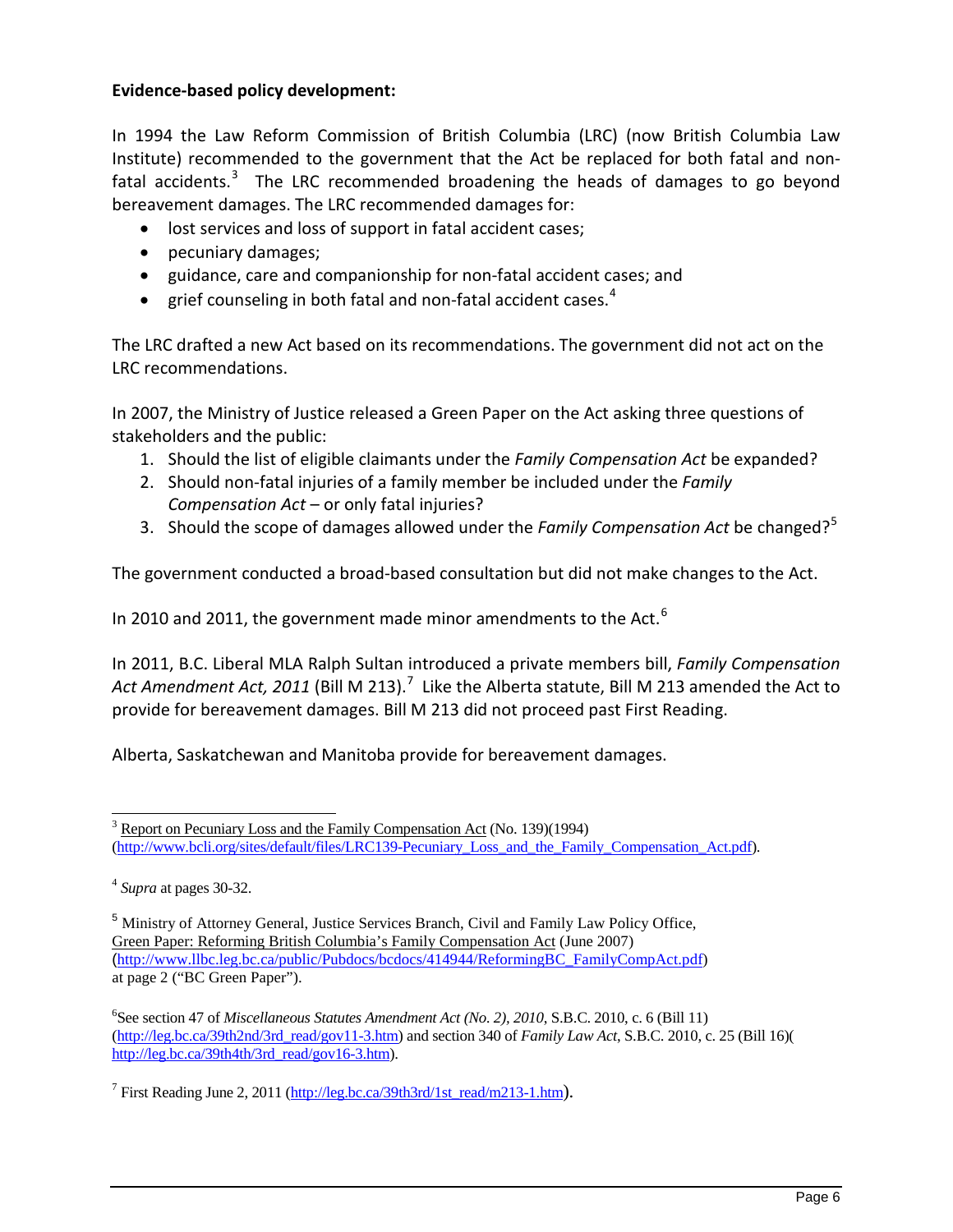In Alberta, section 8 of the *Fatal Accidents Act,* R.S.A. 2000 c. F-8 provides a claim for fixed damages of \$82,000 for grief and loss of guidance, care and companionship to a spouse or adult interdependent partner, parent of any age (split if there are two parents), and \$49,000 to a child of any age of a deceased person killed by a wrongdoer<sup>8</sup>. A child is defined as a son or daughter, and a parent as a mother or father. <sup>9</sup> Section 9 of the Alberta *Fatal Accidents Act* requires the government to review the bereavement amounts every 5 years to determine whether they need to be adjusted. The results of the review must be presented to the Alberta Legislative Assembly.<sup>10</sup>

In Saskatchewan, section 4.1 of the *Fatal Accidents Act*, R.S.S. 1978, c. F-11 provides for fixed damages for a spouse, child or parent of a deceased for grief and loss of guidance, care and companionship:

- \$60,000 to the spouse of the deceased person;
- \$30,000 to each parent of the deceased person; and
- $\bullet$  \$30,000 to each child of the deceased person.<sup>11</sup>

A spouse includes a husband or wife, or a person with whom the deceased cohabited as spouse continuously for two years, or a relationship of some permanence, if they are the parents of a child. Child includes a son, daughter, stepson, stepdaughter, adopted child, and a person to whom the deceased stood in loco parentis. A parent includes a father, mother, stepfather, stepmother, a person who adopted a child, and a person who stood in loco parentis to the deceased.<sup>12</sup>

In Manitoba, section 3.1(2) of the *Fatal Accidents Act***,** C.C.S.M. c. F50 provides a claim for fixed damages for loss of guidance, care and companionship to a spouse, common law partner, or person receiving support from the deceased:

- \$30,000 to each of the spouse of the deceased, the common-law partner of the deceased and the support recipient of the deceased and to each parent and child of the deceased; and
- $\bullet$  \$10,000 to each family member of the deceased.<sup>13</sup>

(http://www.assembly.ab.ca/ISYS/LADDAR\_files/docs/bills/bill/legislature\_28/session\_1/20120523\_bill-038.pdf). The effect of Bill 38's amendments is to require any revision of the fixed damages to be made, every 5 years, by the Alberta Legislative Assembly, not by regulation set by Cabinet.

<sup>9</sup> Alberta Justice and Solicitor General, Review Of Damage Amounts Under Section 8 Of The Fatal Accidents Act: A Discussion Paper (May 2012). (http://justice.alberta.ca/programs\_services/law/Documents/FAA-Discussion-Paper-May-2012.pdf)("Alberta Discussion Paper") at page 12.

<sup>8</sup> See http://canlii.ca/en/ab/laws/stat/rsa-2000-c-f-8/latest/rsa-2000-c-f-8.html and section 7(2) of the *Statutes Amendment Act, 2013 (No. 2)*(Bill 38) amending section 8 of the *Fatal Accidents Act* to place revised fixed damages from the regulation to the statute (in force May 1, 2013)

<sup>&</sup>lt;sup>10</sup> Alberta Discussion Paper at page 1.

<sup>11</sup> See http://canlii.ca/en/sk/laws/stat/rss-1978-c-f-11/latest/part-1/rss-1978-c-f-11-part-1.pdf.

<sup>&</sup>lt;sup>12</sup> Alberta Discussion Paper at page 12.

<sup>13</sup> See http://canlii.ca/en/mb/laws/stat/ccsm-c-f50/latest/ccsm-c-f50.html.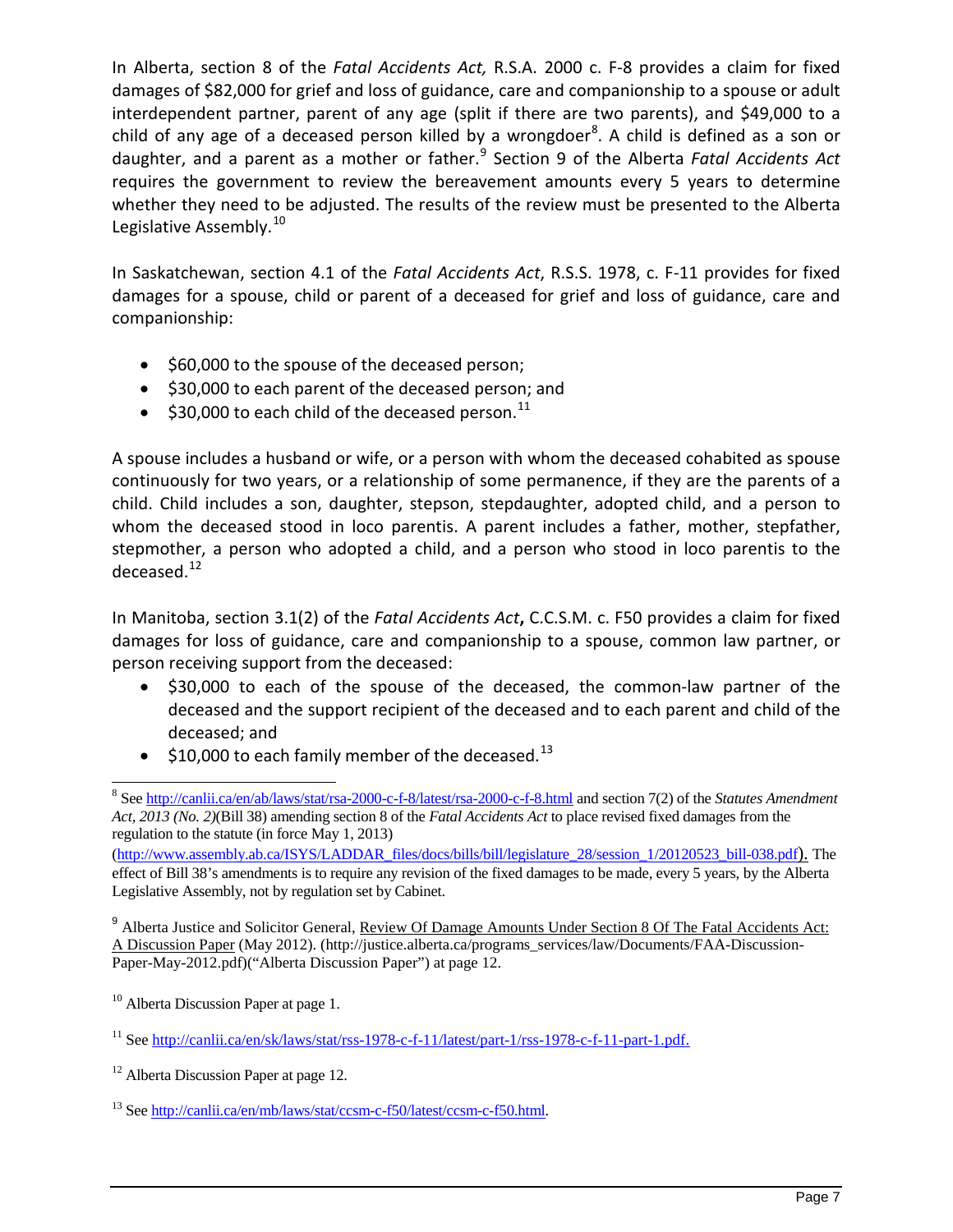Damages are also provided to children under 18, parents and family members. Family members include: children 18 or over, stepchildren, persons to whom the deceased stood in *loco parentis*, stepparents, persons who stood in *loco parentis* to the deceased, siblings, grandparents and grandchildren. $14$ 

## **Proposed Changes Affect:**

The CBABC's proposed change is consistent with the government's Families First Agenda by protecting families.<sup>15</sup>

The change could potentially affect the 1.2 million families in BC.<sup>16</sup> On average, there are about 331 fatal motor vehicle accident victims each year in BC.<sup>17</sup> It is not known the average annual number of non-motor vehicle fatal accident victims.

The change corrects the current unfairness for not compensating families for bereavement damages. The change maintains the goal of Act "to minimize the economic impact on the lives of people who were financially dependent on a family member that has been wrongfully killed."<sup>18</sup>

The change sets non-discretionary limits in the Act; this increases the certainty and lessens the administrative burden on the courts. The change does not require a party to prove damages, so it "[a]voids putting emotional pain on trial, which may support the healing process".<sup>19</sup>

The change is minor; there is no new statute. The change does not expand to include non-fatal accident cases or broad heads of damages. The change has no affect to procedural law, no change to the jurisdiction of courts and little or no affect to presentation of evidence in court.<sup>20</sup>

j

<sup>17</sup> ICBC, "5 year average from 2008 to 2012 in Quick Statistics: Fatal accidents" (http://www.icbc.com/about-ICBC/news\_room/icbc\_stats#).

<sup>18</sup> BC Green Paper at page 1.

<sup>19</sup> BC Green Paper at page 12.

<sup>&</sup>lt;sup>14</sup> Alberta Discussion Paper at page 12.

<sup>15</sup> See http://www.familiesfirstbc.ca/.

<sup>&</sup>lt;sup>16</sup> See Statistics Canada, 2011 Census of Population, Statistics Canada Catalogue no. 98-312-XCB2011024 ( http://www12.statcan.gc.ca/census-recensement/2011/dp-pd/tbt-tt/Rpeng.cfm?TABID=2&LANG=E&APATH=3&DETAIL=0&DIM=0&FL=A&FREE=0&GC=01&GID=910719&GK=1 &GRP=1&PID=102075&PRID=0&PTYPE=101955&S=0&SHOWALL=0&SUB=0&Temporal=2011&THEME=89& VID=0&VNAMEE=&VNAMEF=&D1=0&D2=0&D3=0&D4=0&D5=0&D6=0).

 $20$  Proof of damage is not required; proof of relationship with the fatal accident victim would be required in order for family members to be entitled to damages. That proof would likely be in the form of sworn affidavits, with certified copies of birth certificates and/or marriage licenses, attached to the affidavits and admitted into evidence before the court. The burden of adducing that evidence would fall to the claimants, not the court or the government.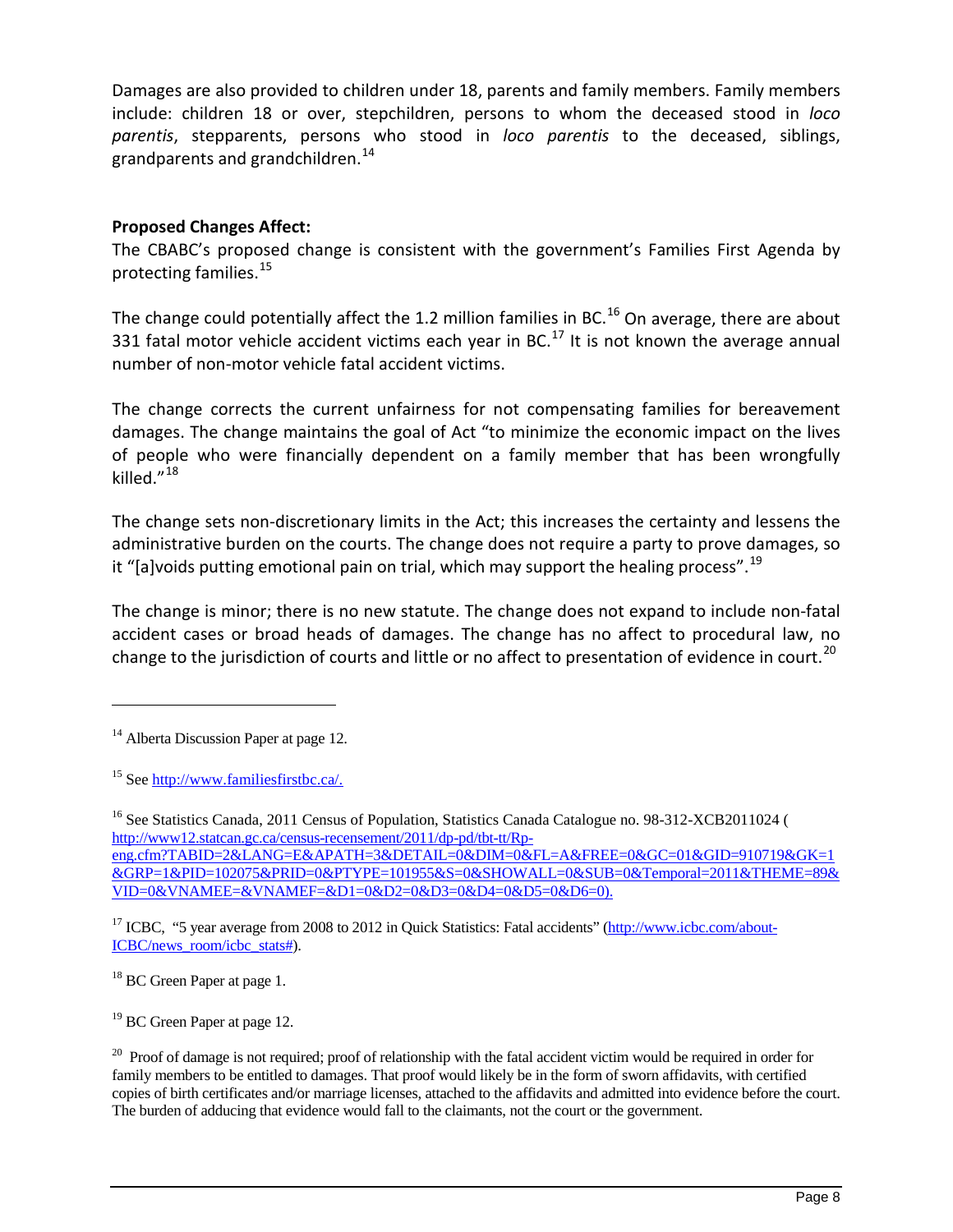The change results in no cost to government. There are no changes to the Rules of Court or operation of the courts.

The change is a new amendment so there is no governing case law. There is no conflict with the Canadian Charter of Rights and Freedoms. The change does not impose new offences, fines, administrative penalties. The change does not require increased enforcement or administrative burden by government. Enforcement for the change is by court order.

The change would not create additional case loads for the courts since the change is an additional head of damage, not a separate cause of action. The change provides for fixed damages without need to prove damage so no extra time and resources are needed to adduce evidence in court to prove damage.

The change is consistent with legislation in Alberta, Saskatchewan and Manitoba.

**Financial implications of change:** May impact insurance rates. Data is not currently available for BC. Regarding motor vehicle fatal accidents, the 2012 Alberta Discussion Paper stated:

In 1993, the Alberta Law Reform Institute estimated that its proposals to increase the amount of damages from \$3,000 to \$40,000 and \$25,000 would result in a premium increase per vehicle of no more than \$22. As complete information was not available, the analysis was based on a number of assumptions, but at the time the insurance industry agreed that the analysis was reasonably accurate. $^{21}$ 

**Impact on** *Freedom of Information and Protection of Privacy Act* **(FOIPPA) (Legislative Privacy Impact Assessment per s. 69(5.1) FOIPPA):<sup>22</sup>** Personal information will be collected, used and disclosed as a result of the change, but FOIPPA is not applicable since section 3(1)(a) and (b) of FOIPPA excludes court records from FOIPPA.<sup>23</sup>

-

 $^{21}$  Alberta Discussion Paper at page 10.

 $22$  Section 69 (5.1) of FOIPPA states that the legislative Privacy Impact Assessment must be submitted to the minister responsible for FOIPPA for review during the development of any new project, program or activity, system or proposed enactment, or when making changes to an existing one (http://www.cio.gov.bc.ca/local/cio/priv\_leg/documents/foippa/LPIA%20-%20Nov%202013.doc).

<sup>&</sup>lt;sup>23</sup> See http://www.bclaws.ca/EPLibraries/bclaws\_new/document/ID/freeside/96165\_00.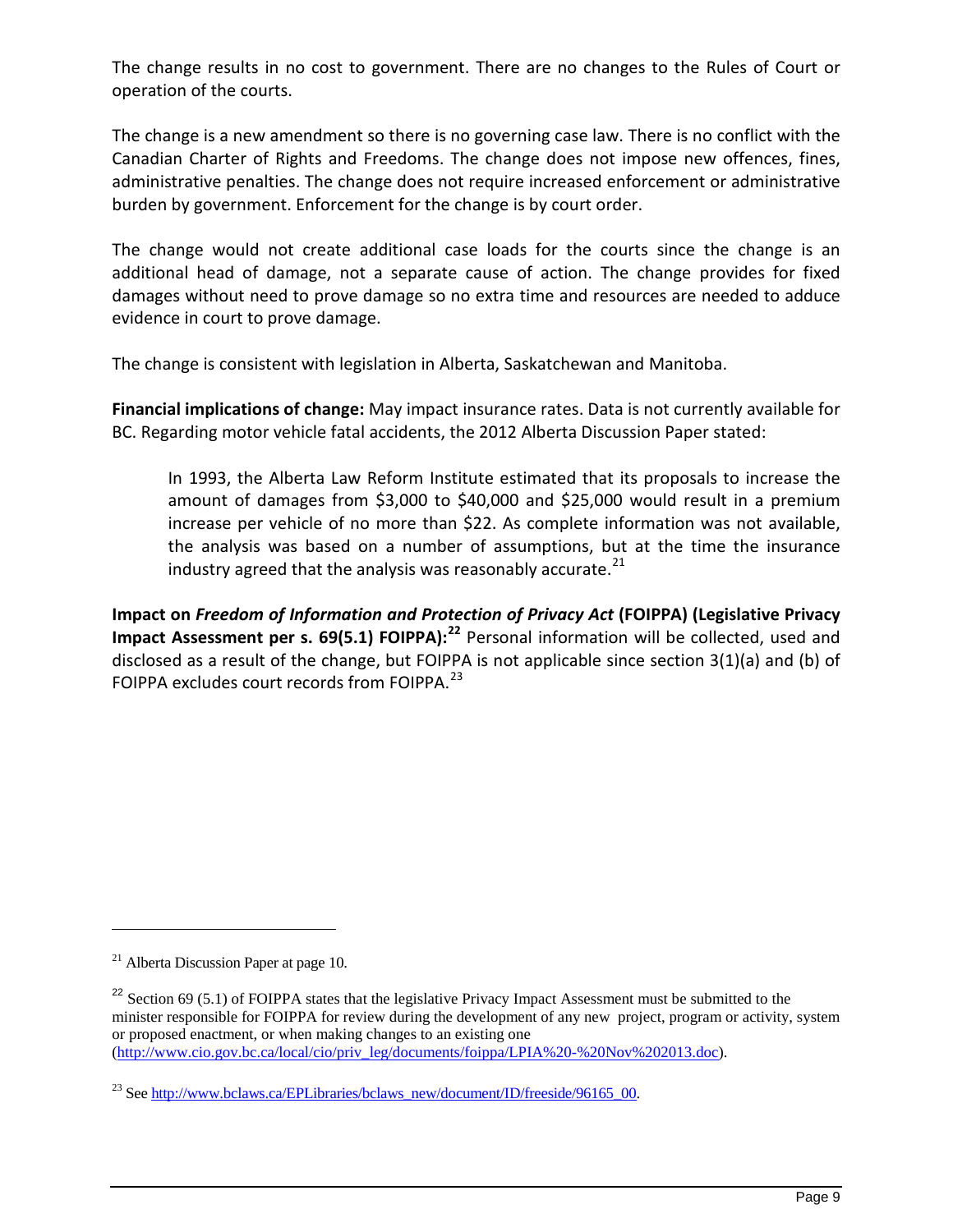#### **APPENDIX A MATRIX: WRONGUL DEATH LEGISLATION**

### **Introduction**

-

This Matrix: Wrongful Death Legislation compares the wrongful death legislation across Canada with the current BC *Family Compensation* Act (FCA). 24

The comparators with the FCA are:

- BC Liberal MLA Ralph Sultan's private members bill, *Family Compensation Act*  Amendment Act, 2011 (Bill M 213)(Sultan);<sup>25</sup>
- Alberta *Fatal Accidents Act, R.S.A.* 2000 c. F-8 (Alberta);<sup>26</sup>
- Saskatchewan *Fatal Accidents Act*, R.S.S. 1978, c. F-11 (Saskatchewan):<sup>27</sup>
- Manitoba *Fatal Accidents Act***,** C.C.S.M. c. F50 (Manitoba); <sup>28</sup>
- Ontario *Family Law Act*, RSO 1990, c F.3 (Ontario);<sup>29</sup>
- Québec *Civil Code of Québec,* LRQ, c C-1991 (Québec); 30
- New Brunswick Fatal Accidents Act, SNB 2012, c 104 (New Brunswick); <sup>31</sup>
- Nova Scotia *Fatal Injuries Act*, RSNS 1989, c 163 (Nova Scotia);<sup>32</sup>
- Prince Edward Island *Fatal Accidents Act*, RSPEI 1988, c F-5 (PEI);<sup>33</sup>

<sup>25</sup> First Reading June 2, 2011 only (http://leg.bc.ca/39th3rd/1st\_read/m213-1.htm).

<sup>26</sup> See http://canlii.ca/en/ab/laws/stat/rsa-2000-c-f-8/latest/rsa-2000-c-f-8.html and section 7(2) of the *Statutes Amendment Act, 2013 (No. 2)*(Bill 38) amending section 8 of the *Fatal Accidents Act* to place revised fixed damages from the regulation to the statute (in force May 1, 2013)

(http://www.assembly.ab.ca/ISYS/LADDAR\_files/docs/bills/bill/legislature\_28/session\_1/20120523\_bill-038.pdf). The effect of Bill 38's amendments is to require any revision of the fixed damages to be made, every 5 years, by the Alberta Legislative Assembly, not by regulation set by Cabinet.

<sup>27</sup> See section 4.1 in http://canlii.ca/en/sk/laws/stat/rss-1978-c-f-11/latest/part-1/rss-1978-c-f-11-part-1.pdf.

<sup>28</sup> See section 3.1 in http://canlii.ca/en/mb/laws/stat/ccsm-c-f50/latest/ccsm-c-f50.html.

<sup>29</sup> See sections 61-63 in http://canlii.ca/en/on/laws/stat/rso-1990-c-f3/97624/rso-1990-c-f3.html.

 $30$  See Article 1457 in http://canlii.ca/en/qc/laws/stat/lrq-c-c-1991/106980/lrq-c-c-1991.html and solatium doloris, a compensable head of moral prejudice in Quebec civil law, per *Augustus v. Gosset*, [1996] 3 S.C.R. 268 (http://canlii.ca/en/ca/scc/doc/1996/1996canlii173/1996canlii173.html). See also, Government of Alberta, Review Of Damage Amounts Under Section 8 Of The Fatal Accidents Act A Discussion Paper (May 2012) at p. 12 (http://justice.alberta.ca/programs\_services/law/Documents/FAA-Discussion-

Paper-May-2012.pdf).

<sup>&</sup>lt;sup>24</sup> See http://www.bclaws.ca/EPLibraries/bclaws\_new/document/ID/freeside/00\_96126\_01. Recent minor amendments are in section 47 of *Miscellaneous Statutes Amendment Act (No. 2), 2010*, S.B.C. 2010, c. 6 (Bill 11) (http://leg.bc.ca/39th2nd/3rd\_read/gov11-3.htm) and section 340 of *Family Law Act*, S.B.C. 2010, c. 25 (Bill 16)( http://leg.bc.ca/39th4th/3rd\_read/gov16-3.htm).

 $31$  See section 3 in http://canlii.ca/en/nb/laws/stat/snb-2012-c-104/103966/snb-2012-c-104.html.

<sup>32</sup> See section 5 in http://canlii.ca/en/ns/laws/stat/rsns-1989-c-163/51676/rsns-1989-c-163.html.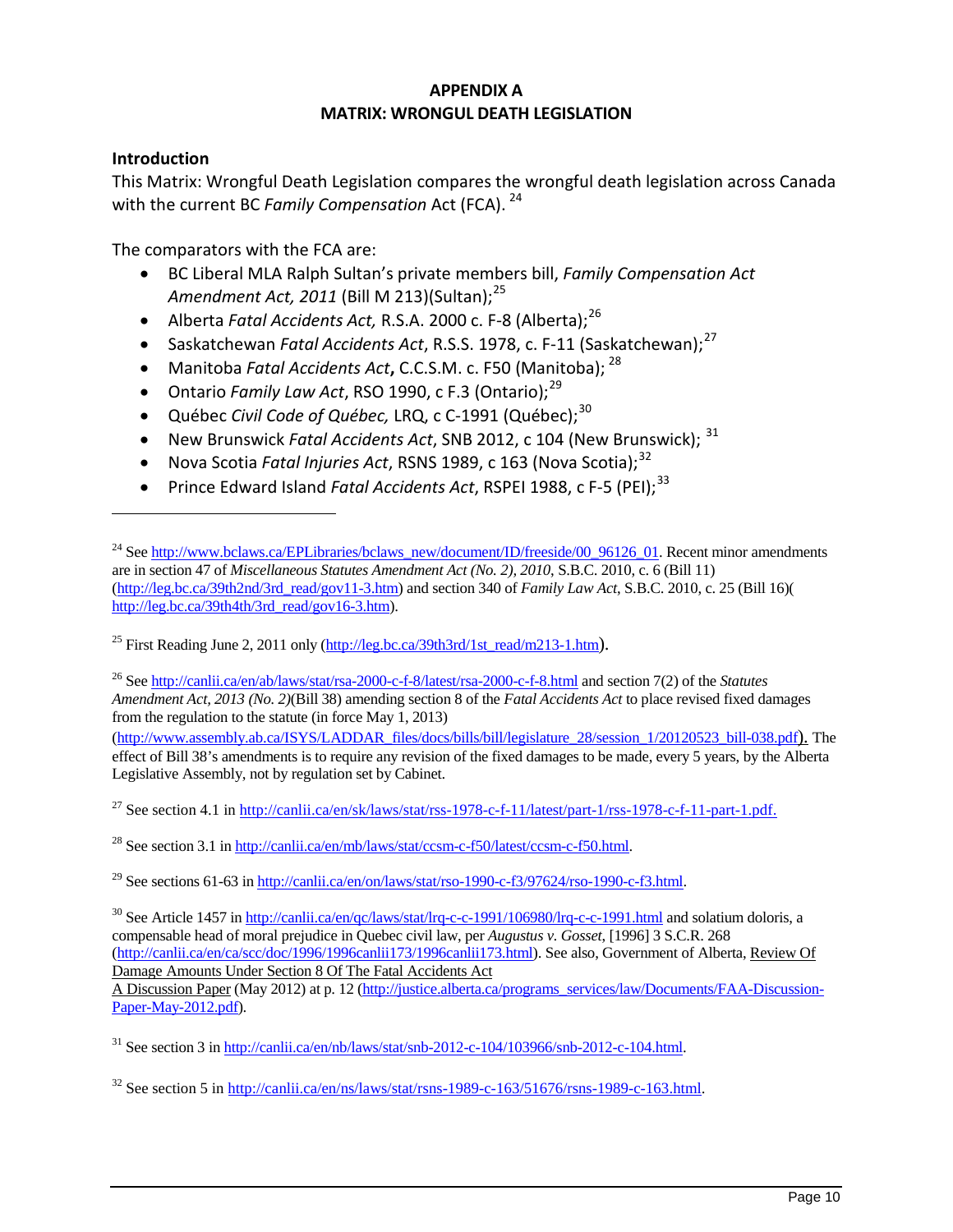- Newfoundland and Labrador, *Fatal Accidents Act*, RSNL 1990, c F-6 (Newfoundland);<sup>34</sup> and
- Canada *Marine Liability Act*, SC 2001, c 6 (Canada).<sup>35</sup>

Like BC, none of the territories provide bereavement damages:

- Northwest Territories *Fatal Accidents Act*, RSNWT 1988, c F-3; 36
- Nunavut *Fatal Accidents Act,* RSNWT (Nu) 1988, c F-3; <sup>37</sup> and
- Yukon *Fatal Accidents Act*, RSY 2002, c 86.<sup>38</sup>

The matrix is current to January 21, 2014.

The topics for comparison in the matrix are:

- class of claimants for bereavement damages;
- bereavement damages set by legislation;
- bereavement damages set by court;
- expenses damages set by court; and
- punitive damages set by court.

# **Class of Claimants Bereavement Damages**

For purposes of analysis, the provisions of each statute as to who are claimants entitled to bereavement damages is broken down into four categories:

- no application;
- narrow application;
- mid application; and
- broad application.

Narrow application would include 3 degrees of separation in the relationship to the deceased person:

- spouse;
- parent; and
- child.

The Sultan proposed statute is an example. Alberta is also an example.

<sup>33</sup> See section 6 in http://canlii.ca/en/pe/laws/stat/rspei-1988-c-f-5/77445/rspei-1988-c-f-5.html.

<sup>34</sup> See section 6 in http://canlii.ca/en/nl/laws/stat/rsnl-1990-c-f-6/82438/rsnl-1990-c-f-6.html.

<sup>35</sup> See section 6 in http://canlii.ca/en/ca/laws/stat/sc-2001-c-6/78611/sc-2001-c-6.html.

<sup>36</sup> See http://canlii.ca/en/nt/laws/stat/rsnwt-1988-c-f-3/70223/rsnwt-1988-c-f-3.html.

 $37$  See http://canlii.ca/en/nu/laws/stat/rsnwt-nu-1988-c-f-3/87480/rsnwt-nu-1988-c-f-3.html.

<sup>38</sup> See http://canlii.ca/en/yk/laws/stat/rsy-2002-c-86/108876/rsy-2002-c-86.html.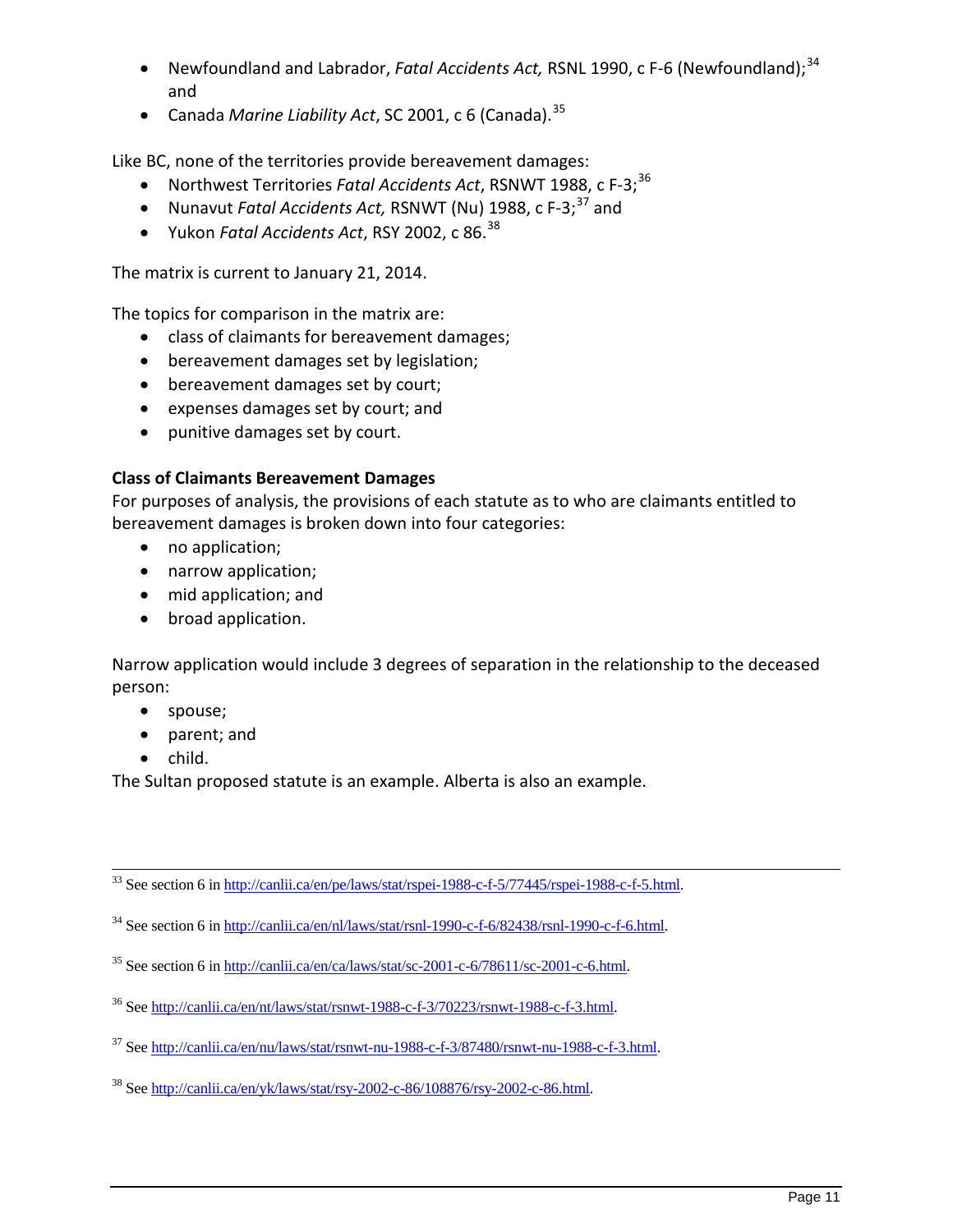Mid application would include 4 degrees of separation in the relationship from the deceased person:

- spouse;
- parent;
- child; and
- other family member.

Ontario, Québec and Prince Edward Island are examples.

Broad application would include 4 degrees of separation in the relationship to the deceased person with broad definitions of who is a:

- spouse;
- parent;
- child;
- other family member, including step relationships, grandparents/grandchildren, adoptees and persons who stood *in loco parentis* to the deceased and to whom the deceased stood *in loco parentis.*

Saskatchewan, Manitoba, New Brunswick, Nova Scotia, Newfoundland and Labrador and Canada are examples of this approach.

A more detailed analysis of the provisions within each of these jurisdictions is set out in Schedule B.

### **Damage Types**

Damage types are:

- bereavement damages;
- damages for reasonable expenses; and
- punitive damages.

#### *Bereavement Damages*

Bereavement damages across Canada typically include damages for grief and loss of guidance, care and companionship.

Currently, 3 jurisdictions permit bereavement damages fixed by statute. They are:

- Alberta:
	- o \$82,000 to a spouse or adult interdependent partner;
	- o \$82,000 to a parent of any age (split if there are two parents); and
	- $\circ$  \$49,000 to a child of any age of a deceased person;<sup>39</sup>

<sup>&</sup>lt;sup>39</sup> Section 8 and see http://canlii.ca/en/ab/laws/stat/rsa-2000-c-f-8/latest/rsa-2000-c-f-8.html and section 7(2) of the *Statutes Amendment Act, 2013 (No. 2)*(Bill 38) amending section 8 of the *Fatal Accidents Act* to place revised fixed damages from the regulation to the statute (in force May 1, 2013)

<sup>(</sup>http://www.assembly.ab.ca/ISYS/LADDAR\_files/docs/bills/bill/legislature\_28/session\_1/20120523\_bill-038.pdf). The effect of Bill 38's amendments is to require any revision of the fixed damages to be made, every 5 years, by the Alberta Legislative Assembly, not by regulation set by Cabinet.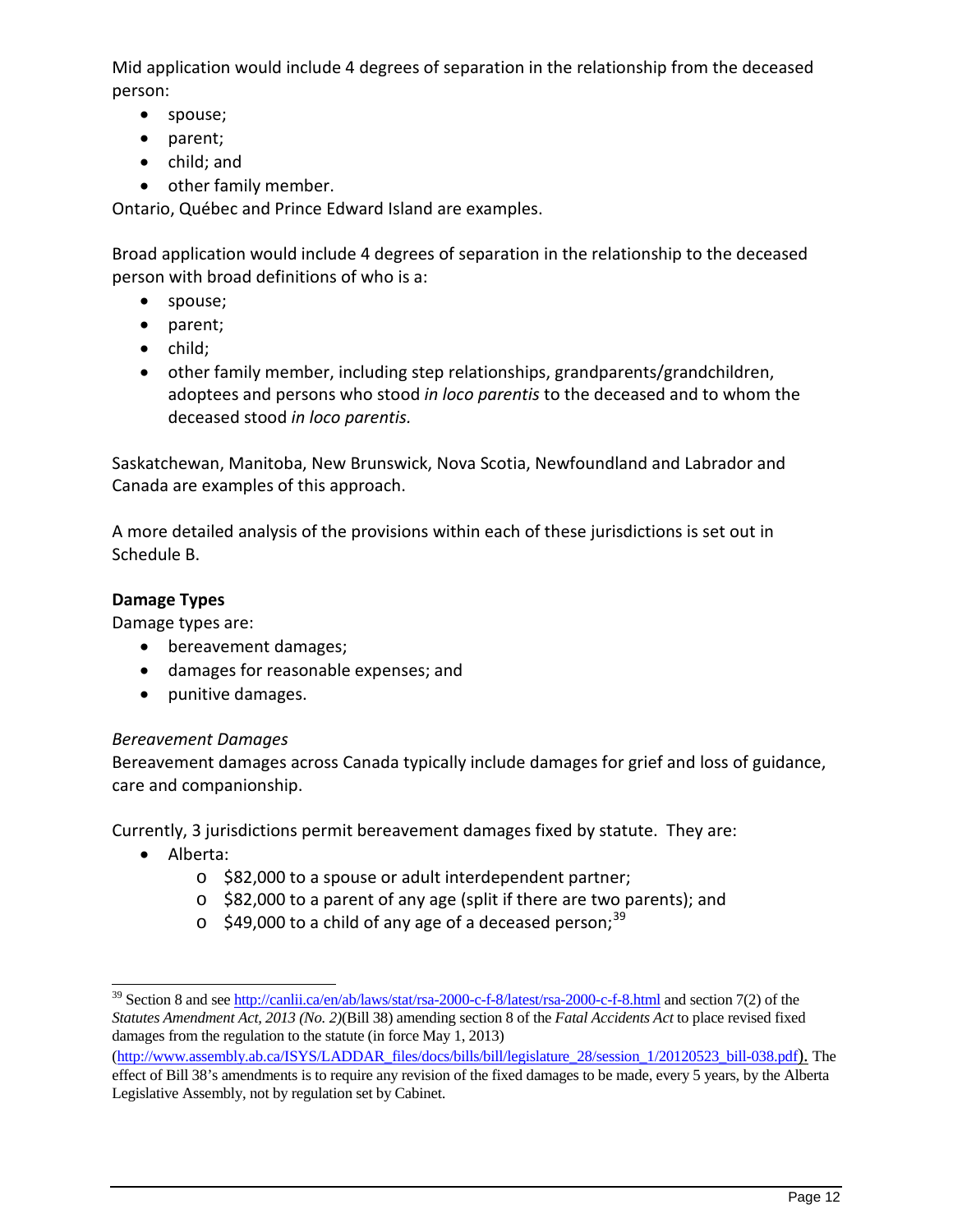- Saskatchewan:
	- o \$60,000 to the spouse of the deceased person;
	- o \$30,000 to each parent of the deceased person; and
	- $\circ$  \$30,000 to each child of the deceased person;<sup>40</sup>
- Manitoba:
	- $\circ$  \$30,000 to each of the spouse of the deceased, the common-law partner of the deceased and the support recipient of the deceased;
	- o \$30,000 to each parent of the deceased;
	- o \$30,000 to each child of the deceased; and
	- $\circ$  \$10,000 to each family member of the deceased.<sup>41</sup>

The proposed Sultan statute would have provided:

- o \$75,000 to spouse of the deceased, unless the spouse was living separate and apart from the deceased person at the time of death;
- o \$75,000 to the parents of the deceased divided equally;
- $\circ$  \$45,000 to each child of the deceased.<sup>42</sup>

Fixed damages are set by jurisdiction either in the statute or regulation. With fixed damages, there is no need for a trial to prove damages; judges have no discretion to increase or decrease the quantum of the damages.

Where bereavement damages are not fixed by legislation, judges may award damages after a trial where damages are proven.

## *Damages For Reasonable Expenses*

Damages for reasonable expenses across Canada typically include damages for:

- expenses incurred for the care and well being of the deceased, such as medical and hospital expenses;
- travel and accommodation expenses;
- funeral expenses; and
- grief counseling.

In BC, the FCA only provides for funeral and medical expenses.  $43$ 

 $43$  Section 3(9).

<sup>40</sup> Section 4.1 in http://canlii.ca/en/sk/laws/stat/rss-1978-c-f-11/latest/part-1/rss-1978-c-f-11-part-1.pdf.

<sup>41</sup> Section 3.1(2) in http://canlii.ca/en/mb/laws/stat/ccsm-c-f50/latest/ccsm-c-f50.html.

<sup>42</sup> Adding a new section 3(10) and (11) to the *Family Compensation Act* in http://leg.bc.ca/39th3rd/1st\_read/m213-1.htm.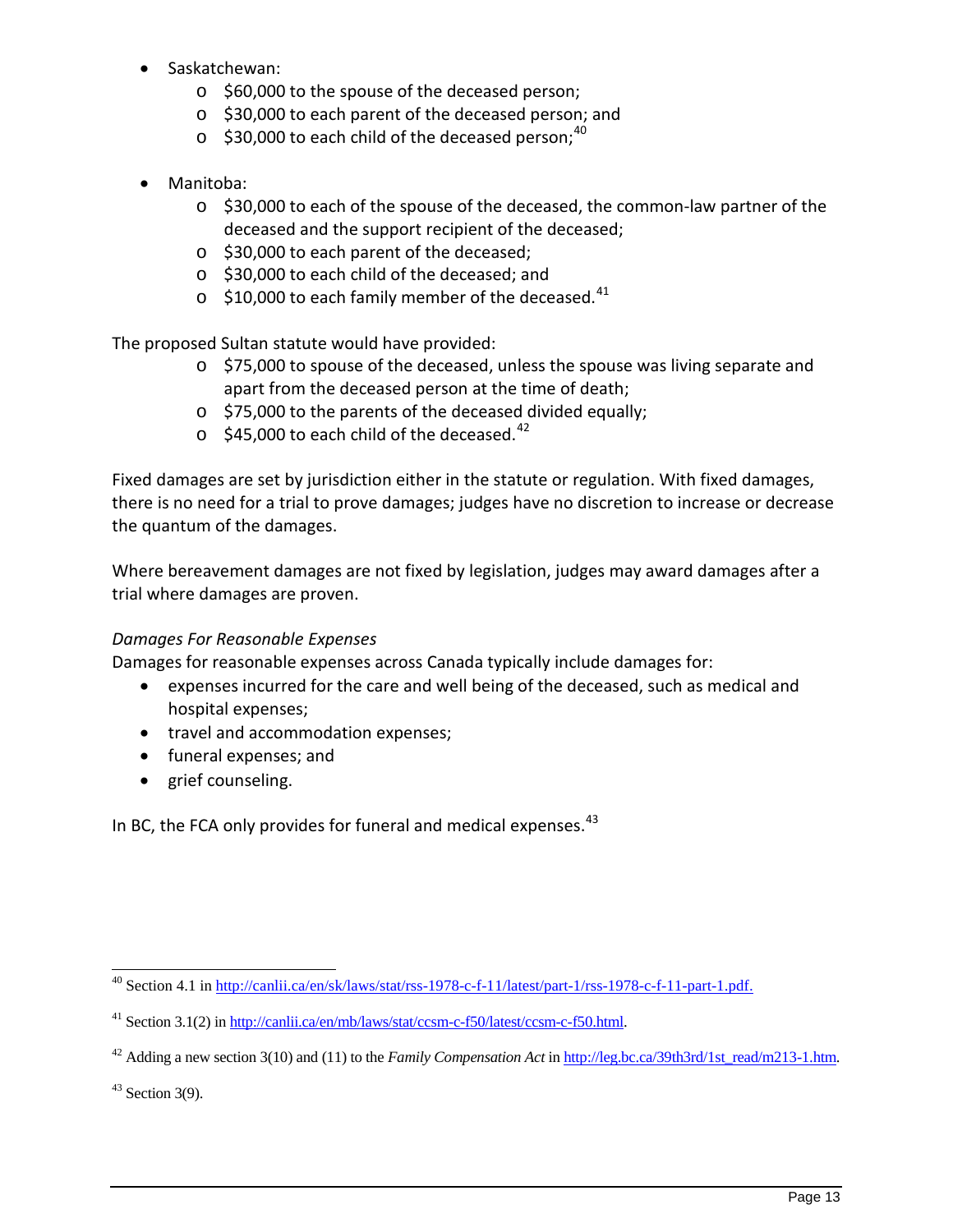### *Punitive Damages*

Unlike compensatory damages such as bereavement damages and reasonable expenses, the Supreme Court of Canada has held that punitive damages are awarded by courts for the purposes of "retribution, deterrence and denunciation" to address conduct that departs "markedly from ordinary standards of decency  $-$  the exceptional case that can be described as malicious, oppressive or high-handed and that offends the court's sense of decency" per *Fidler v. Sun Life Assurance Co. of Canada*, [2006] 2 S.C.R. 3 at paras. 62 and 63.<sup>44</sup>

New Brunswick is the only jurisdiction to permit punitive damages. Section 17 of its *Fatal Accidents Act* provides that "exemplary or punitive damages may be awarded in appropriate cases, but if the damages are awarded, they are for the benefit of the estate of the deceased."<sup>45</sup>

<sup>44</sup> See http://canlii.ca/en/ca/scc/doc/2006/2006scc30/2006scc30.html.

<sup>45</sup> See Footnote 9.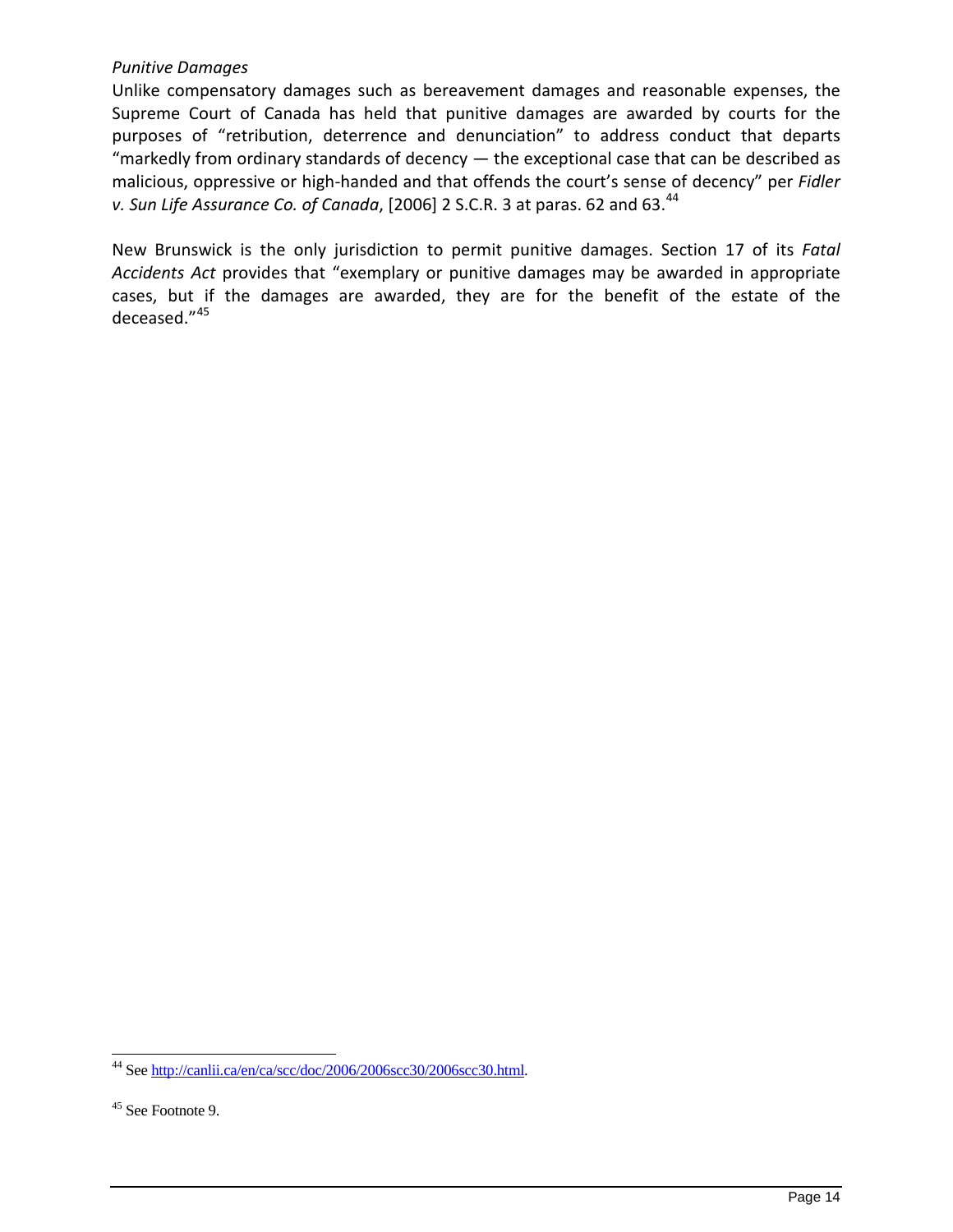# **SCHEDULE A MATRIX WRONGFUL DEATH LEGISLATION ACROSS CANADA**

| <b>JURISDICTION</b> | <b>CLASS OF</b>    | <b>BEREAVEMENT</b> | <b>BEREAVEMENT</b> | <b>EXPENSES</b> | <b>PUNITIVE</b> |
|---------------------|--------------------|--------------------|--------------------|-----------------|-----------------|
|                     | <b>CLAIMANTS</b>   | <b>DAMAGES SET</b> | <b>DAMAGES SET</b> | <b>DAMAGES</b>  | <b>DAMAGES</b>  |
|                     | <b>FOR</b>         | <b>BY</b>          | <b>BY COURT</b>    | <b>SET BY</b>   | <b>SET BY</b>   |
|                     | <b>BEREAVEMENT</b> | <b>LEGISLATION</b> |                    | <b>COURT</b>    | <b>COURT</b>    |
|                     | <b>DAMAGES</b>     |                    |                    |                 |                 |
|                     |                    |                    |                    |                 |                 |
| <b>FCA</b>          |                    | ×                  |                    |                 | ×               |
| Sultan              | Narrow             |                    |                    |                 |                 |
| Alberta             | Narrow             |                    |                    |                 |                 |
| Saskatchewan        | <b>Broad</b>       |                    |                    |                 | ×               |
| Manitoba            | <b>Broad</b>       |                    |                    |                 | X               |
| Ontario             | Mid                | К                  |                    |                 | ×               |
| Québec              | Mid                | ×                  |                    |                 | ×               |
| <b>New</b>          | <b>Broad</b>       | K                  | V                  |                 |                 |
| <b>Brunswick</b>    |                    |                    |                    |                 |                 |
| Nova Scotia         | <b>Broad</b>       | X                  |                    |                 | ×               |
| PEI                 | Mid                | K                  |                    |                 | X               |
| Newfoundland        | <b>Broad</b>       |                    |                    |                 |                 |
| Canada              | <b>Broad</b>       |                    |                    |                 |                 |
| Yukon               |                    | X                  |                    |                 |                 |
| Northwest           |                    |                    |                    |                 |                 |
| Territories         |                    |                    |                    |                 |                 |
| Nunavut             |                    |                    |                    |                 |                 |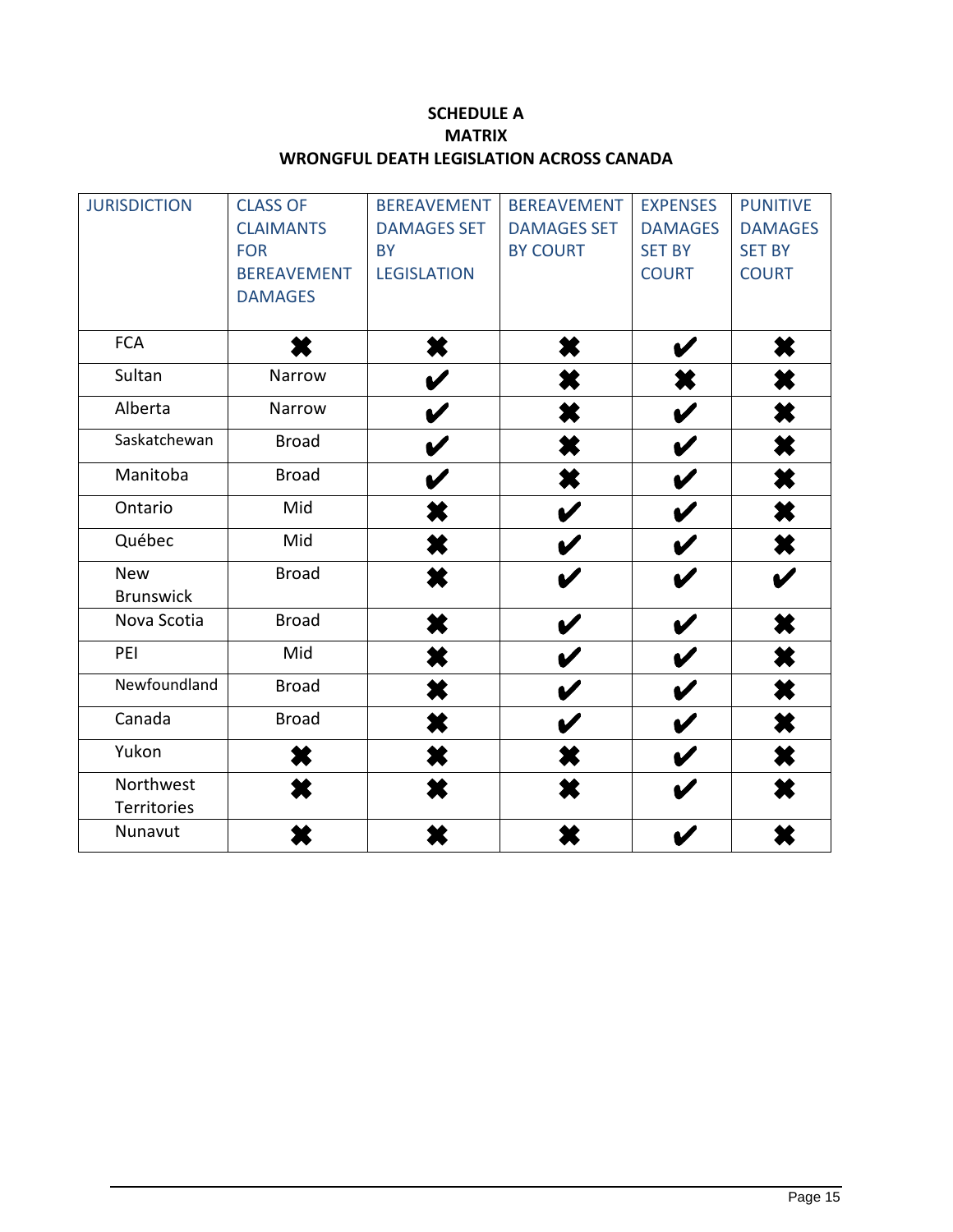## **SCHEDULE B**

#### **JURISDICTIONS PROVIDING BEREAVEMENT DAMAGES TO ELIGIBLE CLAIMANTS**

The issue of who are claimants entitled to damages can be analyzed as:

- No application;
- Narrow application;
- Mid application; and
- Broad application.

### **NO APPLICATION**

Currently, the law does not provide for any application of bereavement damages in:

- British Columbia;
- Yukon;
- Nunavut; and
- Northwest Territories.

#### **NARROW APPLICATION**

Narrow application would only include 3 degrees of separation in the relationship to the deceased person: spouse, parent and child.

Alberta, in section 8 of its legislation, provides bereavement damages to:

- spouse or adult interdependent partner;
- parent of any age where a parent is a mother or father of the deceased (split if there are two parents), and
- child of any age, defined as a son or daughter of the deceased.

In the Sultan proposed statute, provides bereavement damages to:

- spouse of the deceased whether married or living with deceased in a marriage-like relationship, for a period of at least 2 years ending no earlier than one year before the death of the deceased, unless the spouse was living separate and apart from the deceased person at the time of death;
- parents, grandparents or stepparents of the deceased divided equally;
- child, defined as a person to whom the deceased stood in role of parent and person whose stepparent was the deceased, of any age of the deceased.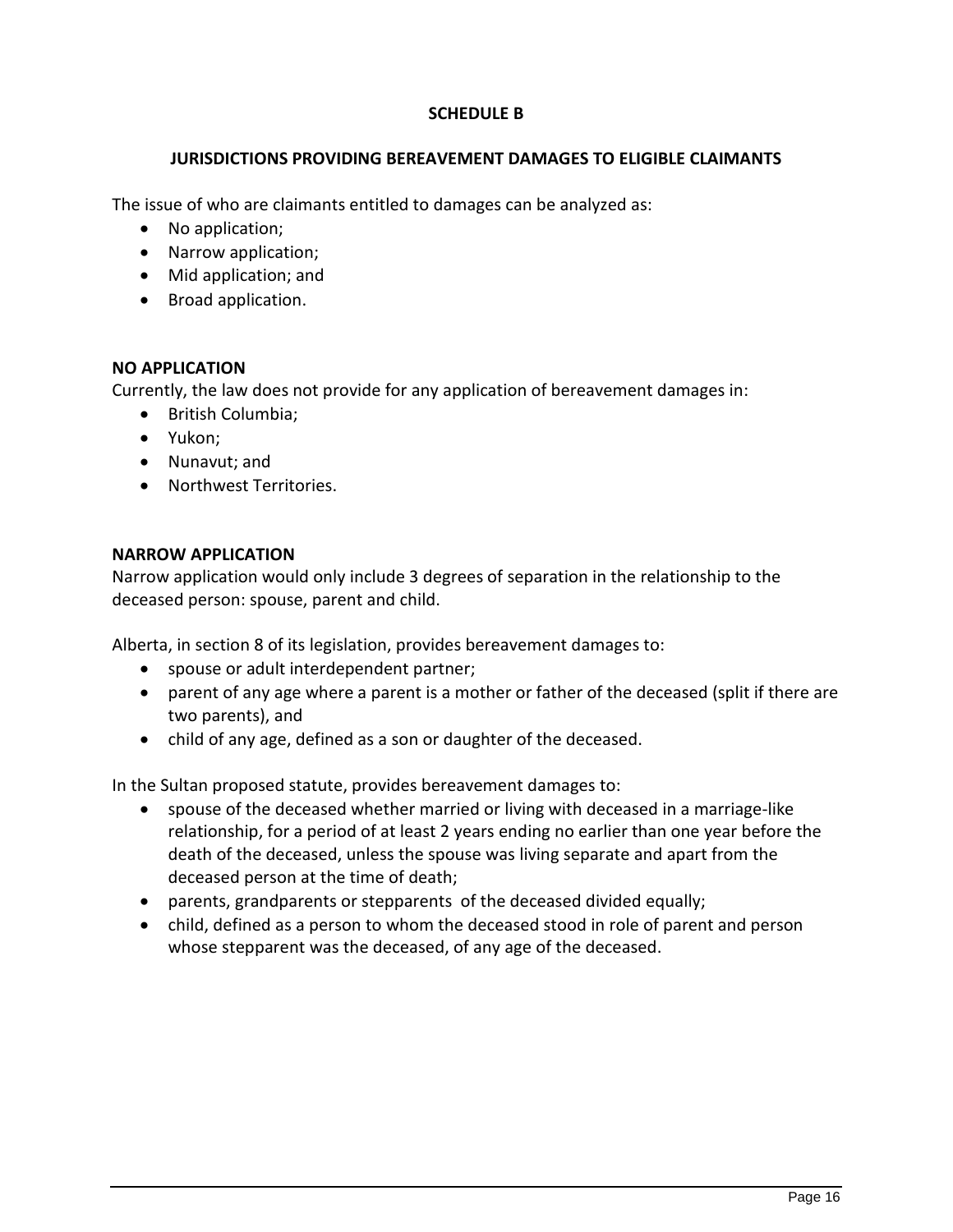#### **MID APPLICATION**

Mid application would include 4 degrees of separation in the relationship from the deceased person: spouse, parent, child and other family member.

In Ontario, in Part 4 (sections 61-63) of its legislation, permits a claim for bereavement damages to:

- spouse, defined as married to the deceased or a person cohabiting with the deceased for three years or in a relationship of some permanence if they had a child;
- parent and grandparents;
- children and grandchildren; and
- brothers and sisters of the deceased.

Section 61 has been considered by the Ontario Court of Appeal in *McIntyre v. Grigg*, 2006 CanLII 37326 (ON CA).<sup>46</sup>

In Québec, in Article 1457 of its legislation and per *Augustus v. Gosset*, [1996] 3 SCR 268, the courts have awarded damages similar to bereavement damages to:

- spouses, including common law spouses and separated spouses;
- parents and grandparents;
- children; and
- siblings; and
- aunts.

In Prince Edward Island, in sections 1(f) and 6 of its legislation, permits a claim for bereavement damages to "dependants" who are defined as:

- surviving spouse of the deceased;
- child or grandchild of the deceased;
- parent of the deceased;
- spouse of a child, grandchild or parent of the deceased;
- person divorced from the deceased who was dependent upon the deceased for maintenance or support at the time of deceased's death or who was entitled to maintenance or support under any contract or judgment of any court in this province or elsewhere; and
- any other person who for a period of at least three years immediately prior to the death of the deceased was dependent upon the deceased for maintenance and support.

<sup>46</sup> See http://canlii.ca/en/on/onca/doc/2006/2006canlii37326/2006canlii37326.html.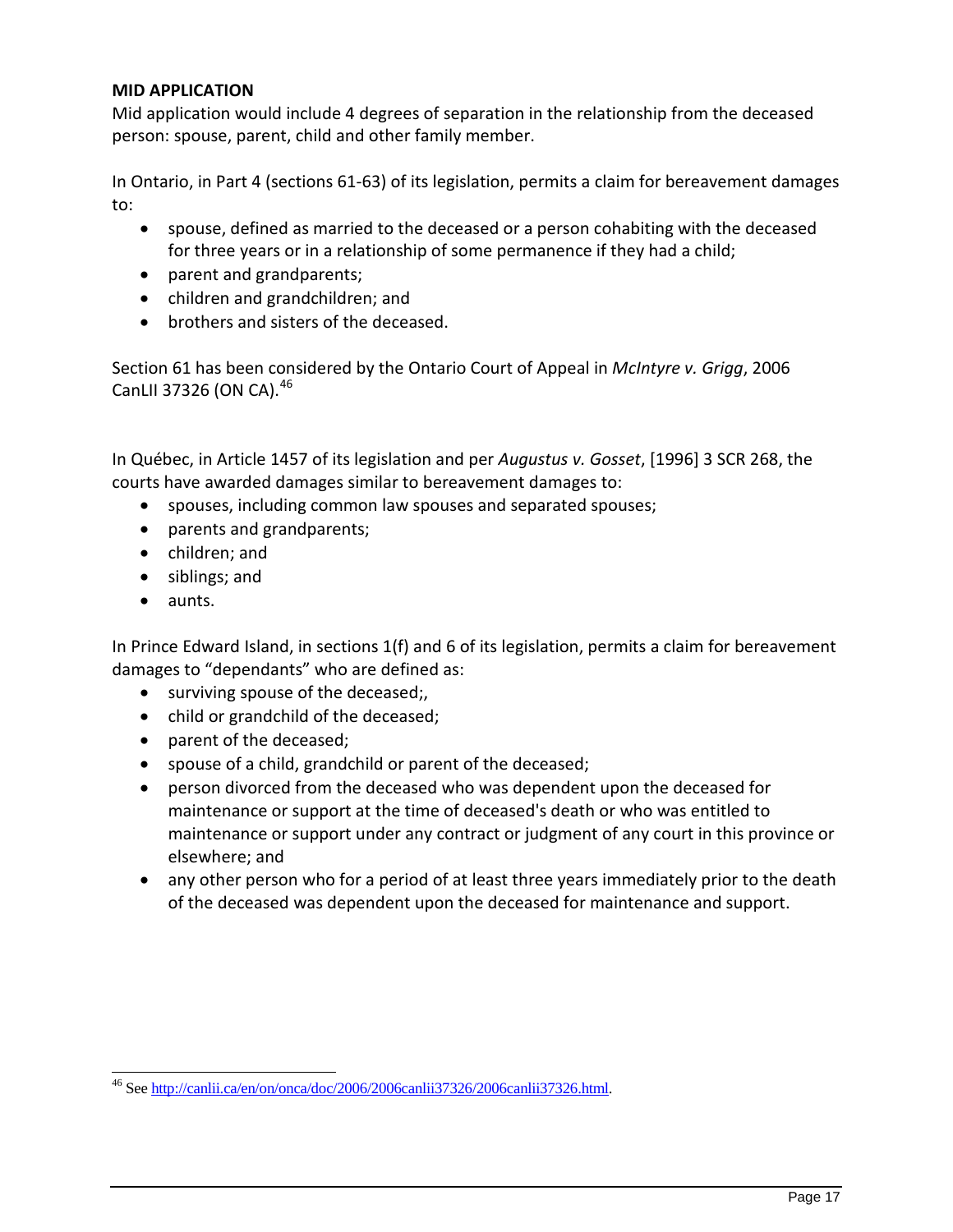### **BROAD APPLICATION**

Broad application would include 4 degrees of separation in the relationship to the deceased person with broad definitions of who is a:

- spouse;
- parent;
- child;
- other family member, including step relationships, grandparents/grandchildren, adoptees and persons who stood *in loco parentis* to the deceased and to whom the deceased stood *in loco parentis.*

In Saskatchewan, in sections 2 and 4.1 of its legislation, permits a claim for bereavement damages to a:

- spouse, except spouse living separate and apart from the deceased at the time of the deceased's death, "spouse" defined as wife or husband of the deceased, person with whom the deceased cohabited as spouses (continuously for a period of not less than two years or in a relationship of some permanence, if they are the parents of a child;
- parent but not grandparent, "parent" defined as father, mother, stepfather, stepmother, a person who adopted a child, and a person who stood *in loco parentis* to the deceased;
- child, but not grandchild, "child" defined as son, daughter, stepson, stepdaughter, adopted child, and a person to whom the deceased stood *in loco parentis*;

In Manitoba, in section 3.1 of its legislation, permits a claim for bereavement damages to a:

- spouse
- child defined as a son or daughter of the deceased who, at the time of the death of the deceased, was under the age of 18 years;
- family member defined as:
	- o son or daughter of the deceased who, at the time of the death of the deceased, was 18 years of age or over;
	- o step-son or step-daughter of the deceased, or a person to whom the deceased stood *in loco parentis*;
	- o step-mother or step-father of the deceased, or a person who stood in loco parentis to the deceased; and
	- o brother, sister, grandson, granddaughter, grandfather or grandmother of the deceased;
- parent defined as mother or father of the deceased.

In New Brunswick, in sections 1 and 6 of its legislation, permits a claim for bereavement damages to:

- "child" includes a son, daughter, grandson, granddaughter, stepson, stepdaughter, an adopted child and a person to whom the deceased stood in the role of parent;
- "parent" includes a father, mother, grandfather, grandmother, stepfather, stepmother, adoptive parent and a person who stood in the role of parent to the deceased;
- "spouse" includes: